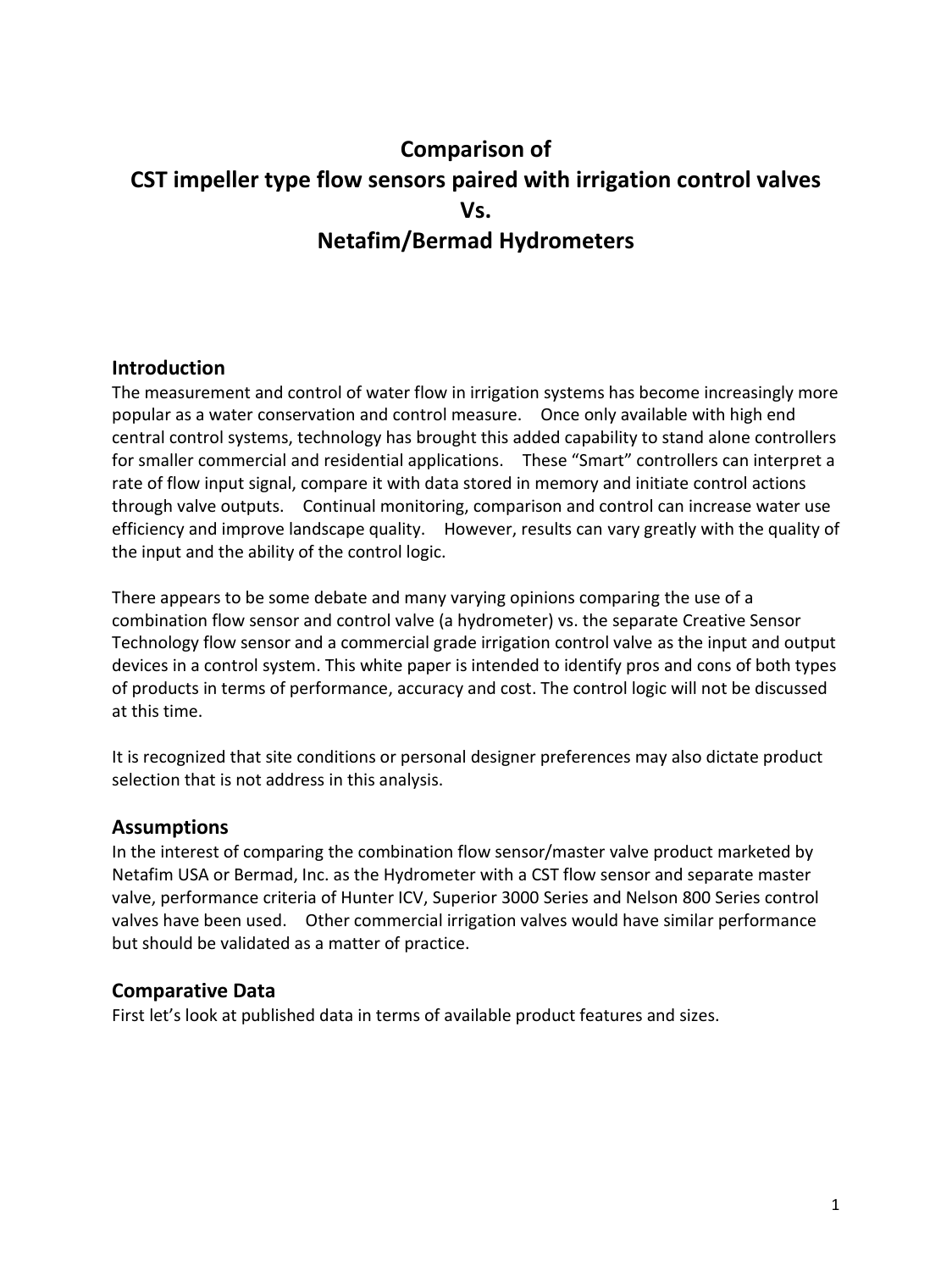|                | <b>CST</b><br><b>Flow Sensor Series</b> | <b>Typical</b><br><b>Hydrometer Series</b> |                       |  |
|----------------|-----------------------------------------|--------------------------------------------|-----------------------|--|
| Available Size | <b>Fnd Connection</b>                   | Available size                             | <b>End Connection</b> |  |
| 1"             | <b>PVC Socket</b>                       | <b>NA</b>                                  | None                  |  |
| $11/2$ "       | <b>PVC Socket</b>                       | 1 1/2" MPT                                 | <b>MPT</b>            |  |
| 2"             | <b>PVC Socket</b>                       | $2"$ FPT                                   | <b>FPT</b>            |  |
| 3"             | <b>PVC Saddle</b>                       | 3"                                         | <b>Metal Flange</b>   |  |
| 4"             | <b>PVC Saddle</b>                       | 4"                                         | <b>Metal Flange</b>   |  |
| 6"             | <b>PVC Saddle</b>                       | 6"                                         | <b>Metal Flange</b>   |  |

**In this table, CST offers a wider range of flow sensors particularly in small sizes. CST has a 1-inch PVC Sensor in the FSI series, Hydrometers is not offered in this size. With today's emphasis on drip irrigation, stream rotors and other lower precipitation products, smaller irrigation zones and lower flow rates require smaller size, more sensitive flow sensors. CST FSI series includes a 1- inch PVC sensor that measures flow rates below 1 gpm. This cost effective sensor features socket connections to easily install on PVC piping without adapters. PVC saddles design requires no extensive over-excavation compared with a flanged or MPT/FPT connection.** 

# **Operating Flow Range of Sensors**

CST "Tee-type" sensors measure flows from ¼ to 15 fps (feet per second) and "Saddle-type" sensors measure flow from 1/4 to 12 fps.

By contrast, flow measures can vary from size to size for a typical hydrometer for irrigation purposes. The following table shows the published minimum and maximum flow rates in gallons per minute for both products.

| <b>CST Flow</b>      |         |         | <b>Typical</b>           |         |         |  |
|----------------------|---------|---------|--------------------------|---------|---------|--|
| <b>Sensor Series</b> |         |         | <b>Hydrometer Series</b> |         |         |  |
| Available Size       | Minimum | Maximum | Available size           | Minimum | Maximum |  |
| 1"                   | 0.86    | 52      | <b>NA</b>                |         |         |  |
| $11/2$ "             | 1.8     | 108     | $11/2$ " MPT             | $1.8*$  | 55      |  |
| 2"                   | 2.8     | 170     | $2"$ FPT                 | 5.3     | 95      |  |
| 3"                   | 6       | 300     | 3"                       | 14      | 220     |  |
| 4"                   | 10      | 480     | 4"                       | 21      | 380     |  |
| 6"                   | 30      | 1000    | 6"                       | 53      | 860     |  |

 Hydrometer claims 1.8 gpm minimum flow but many irrigation controllers cannot accept any pulse rate slower than 4 pulses per minute. So the effective minimum is 4 GPM.

**So, CST flow sensors detect lower flow rates in all cases. They also measure to a higher flow rate in every size. Installing a smaller CST flow sensor size enhances the ability to detect leaks and will save costs without sacrificing the ability to measure larger flow**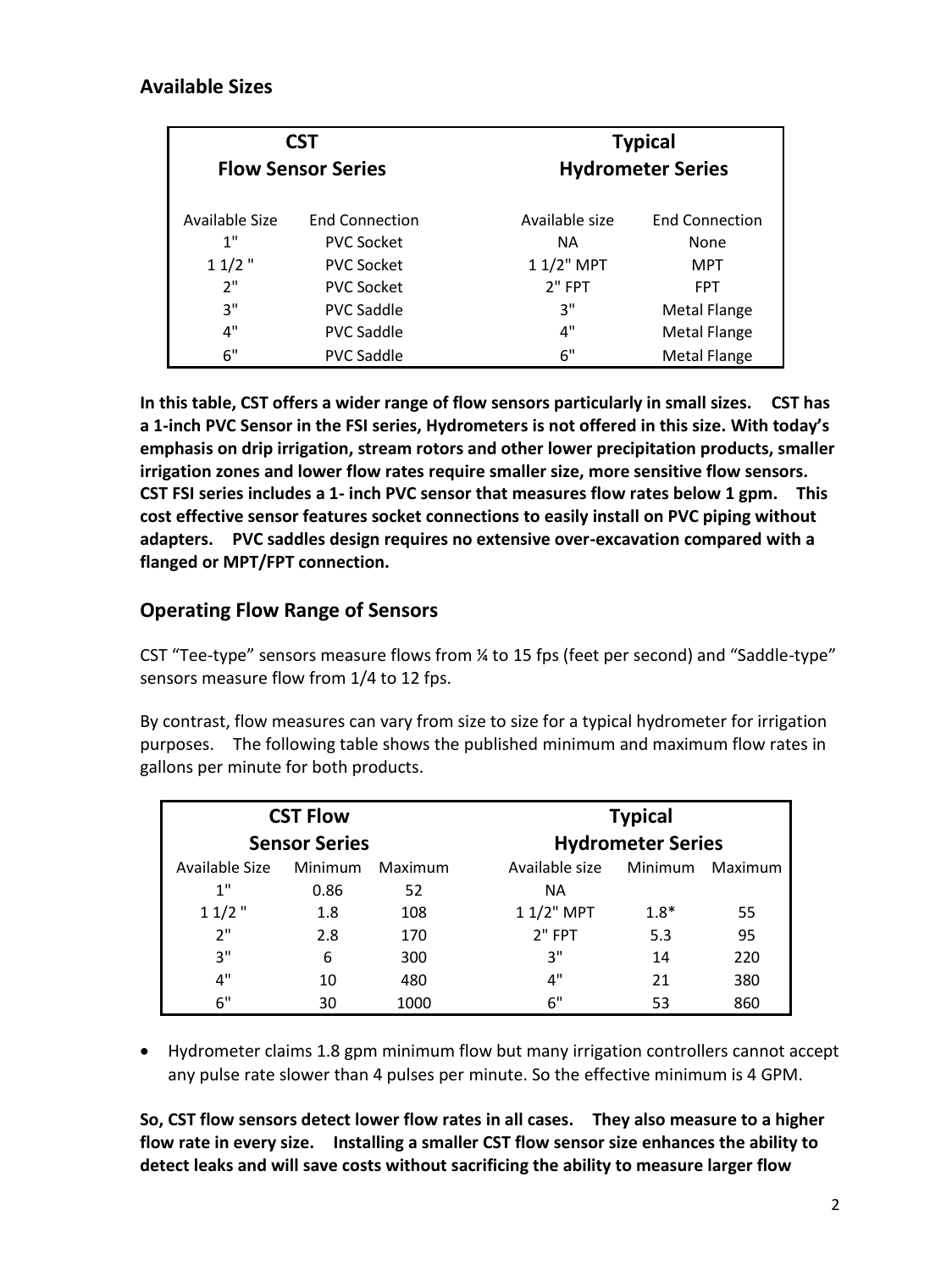**zones.** 

**CST sensors can measure lower flows because the sensing device, the impeller, is smaller and lighter than the rotor in the Hydrometer and the sensor insert and mounting tee have been custom designed to enhance the path of the water through the device.** 

# **Signal Output**

CST sensors are most commonly used with a 2 wire, square wave frequency output. The connected controller provides DC power to the sensor in a range of 8 to 36 VDC. While other electronic configurations are available, this is the standard that the irrigation industry has been using for 30 years. CST flow sensors are compatible with all irrigation controllers capable of monitoring flow.

Hydrometer outputs are generally a reed switch contact closure magnetically coupled to the totalizing gear train. They produce 1 contact closure per revolution of the register typically 1 pulse per gallon in meters up to 4 inch and 1 pulse per 10 gallons in 6 inch and larger meters. This contact closure output was developed for totalizer applications. When driven into frequency ranges (above 5 pulses per second) the mechanical switch may bounce causing pulses to be missed or over counted. To update this old technology, Hydrometer offers a 3 wire higher frequency photo-diode output. This device requires three wires to connect the meter to the controller and is not constructed for underground service nor protected against mis-wiring or high voltage.

# **Friction Losses**

The table below lists published friction losses through competitive globe-style remote control valves when compared against typical hydrometer series. Friction losses will vary not only between different valve sizes but valve materials (plastic vs. brass) and lastly valve configurations (globe vs. angle). Verify the friction losses of the valve to be used for comparative purposes.

| Pressure drop comparison of master valves with Hydrometer at maximum flows |     |     |                          |                   |            |  |  |  |
|----------------------------------------------------------------------------|-----|-----|--------------------------|-------------------|------------|--|--|--|
|                                                                            |     |     | Hunter ICV Superior 3000 | <b>Nelson 800</b> | Hydrometer |  |  |  |
| Available Size   Flow Rate                                                 |     |     |                          |                   |            |  |  |  |
| $11/2$ "                                                                   | 55. | 2.6 | 3.2                      |                   | 5.7        |  |  |  |
| 2"                                                                         | 95  | 3.7 | 3.0                      | 0.8               | 7.4        |  |  |  |
| 3"                                                                         | 220 | 5.3 | 5                        | 1.7               | 5.7        |  |  |  |
| 4"                                                                         | 380 |     |                          | 0.9               | 7.5        |  |  |  |
| 6"                                                                         | 860 |     |                          | 1.0               | 6.1        |  |  |  |

**The CST Series "Tee" type flow sensors have virtually no pressure loss throughout their range of operation. Pressure drop readings during flow tests indicate less than a 0.1 lb. pressure drop at 10 fps flow rates. However, for comparison purposes the table shows the pressure drop comparison between selected irrigation valves used as master valves and hydrometers.**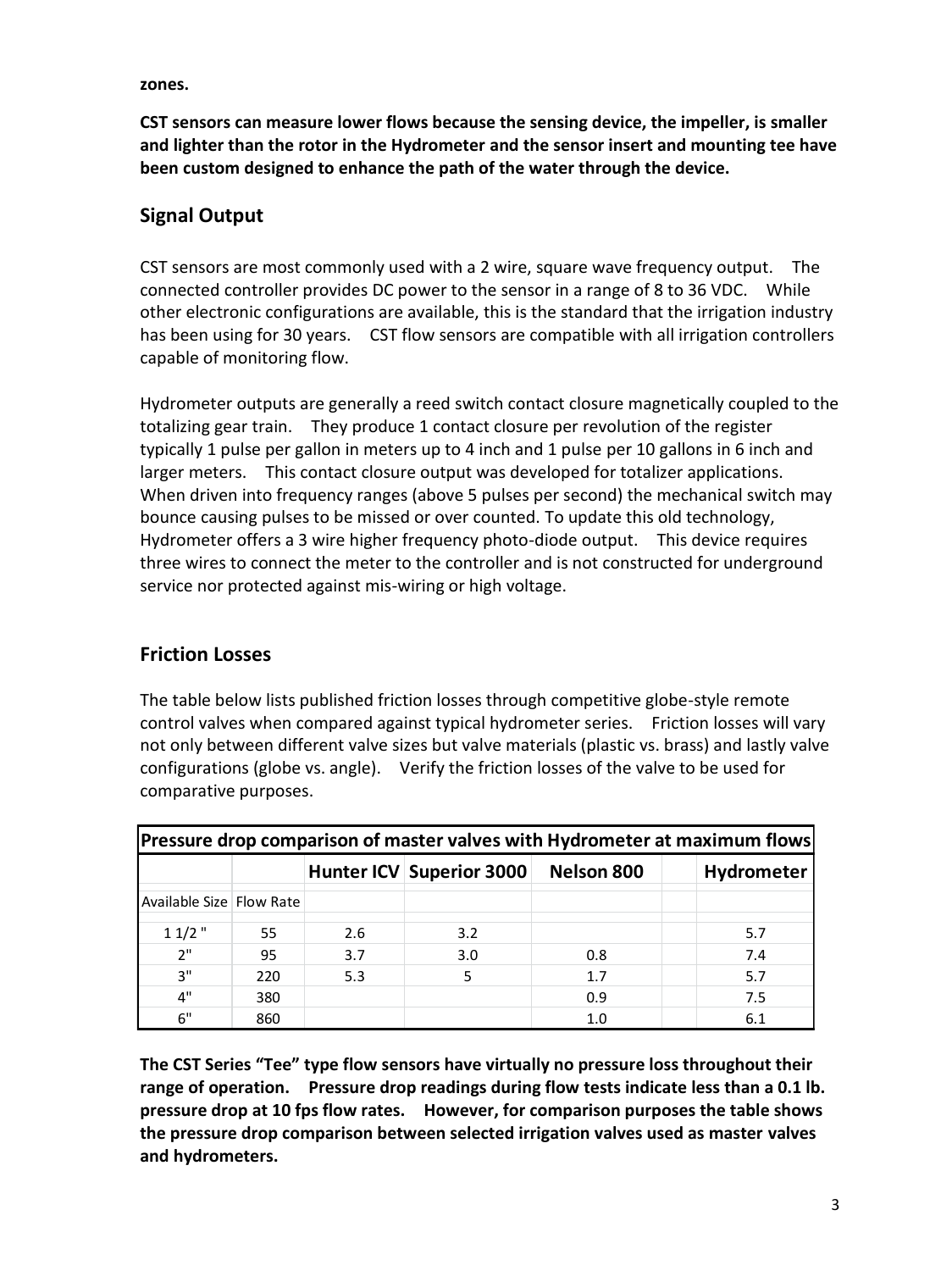Because the CST sensor can operate over a wider range of flows with practically no friction loss, an argument could be made for using a one size smaller CST flow sensor and Nelson master valve, to reduce cost and lower the minimum measured flow rate. The CST flow sensor with its extended range can operate at 2  $\frac{1}{2}$  to 3 times the design flow rate of the pipe while the Nelson 800 master valve can control the larger flow with significantly less pressure loss than a hydrometer series. Example, a 2 inch FST-T20-001 sensor and 2 inch Nelson 800 will measure up to 170 gpm with a friction loss of less than 3 psi. A hydrometer would be sized at 3 inch and create a pressure drop of 3.7 psi.

# **Serviceability**

#### CST Sensor Assembly

The CST sensor insert is held into the mounting tee or saddle of a larger diameter, ACME threaded retaining nut making disassembly and assembly quick and easy, particularly in underground valve boxes. The only moving part is the impeller. The molded HDPE impeller has an integral high clearance, self-flushing bearing allowing it to handle suspended solids. The wide open flow passage will handle solids or debris that may be found in re-cycled or reclaimed water. Replacement impeller/shaft kits are available for \$35.00 and take less than a minute to install. Servicing needs to be completed with the mainline depressurized and partially drained.

#### Hydrometer Assembly

The flow sensing portion of the device is located inside the cast iron body and is accessed by removing the meter register assembly, the top cover and the valve diaphragm assembly and spring. Then the impeller and shaft may be removed for cleaning or replacement. Handling these five or six parts plus six or eight nuts and bolts while keeping the body clean in an underground valve box may take some time. These too require servicing with the mainline de-pressurized and drained.

# **Ease of installation**

The most commonly heard reason for using a hydrometer is the claim that it is much easier to install. Hydrometer combines flow sensing and valve control in one housing, eliminating the need for a straight pipe section before and after the flow sensor. This is valid particularly in situations where a flow sensor and control valve are being retrofit into existing piping systems where there is insufficient horizontal piping distances to accommodate two separate components. But how much easier is it? In small diameter piping,  $1\frac{1}{2}$  or 2 inch applications, the total difference in laying length between the CST flow sensor plus master valve and a hydrometer may amount to less than  $10''$  for the  $1\,\%$  inch and 15" for the 2 inch size.<sup>1</sup> Is more digging required, yes, but also consider handling a flow sensor that weighs less than 1 pound and a master valve that weighs less than 3.5 pounds vs. a cast iron bodied unit that weighs 16 pounds. Also, care must be taken not to damage the polyester coating on the hydrometer. Scratching the coating will expose the cast iron to corrosion which may shorten its service life. Finding an alternative site to mount the flow sensor/master valve may be a better choice.

In larger diameter piping, the net difference in laying length is similar. Straight pipe requirements are the same for separation purposes but using a saddle type CST flow sensor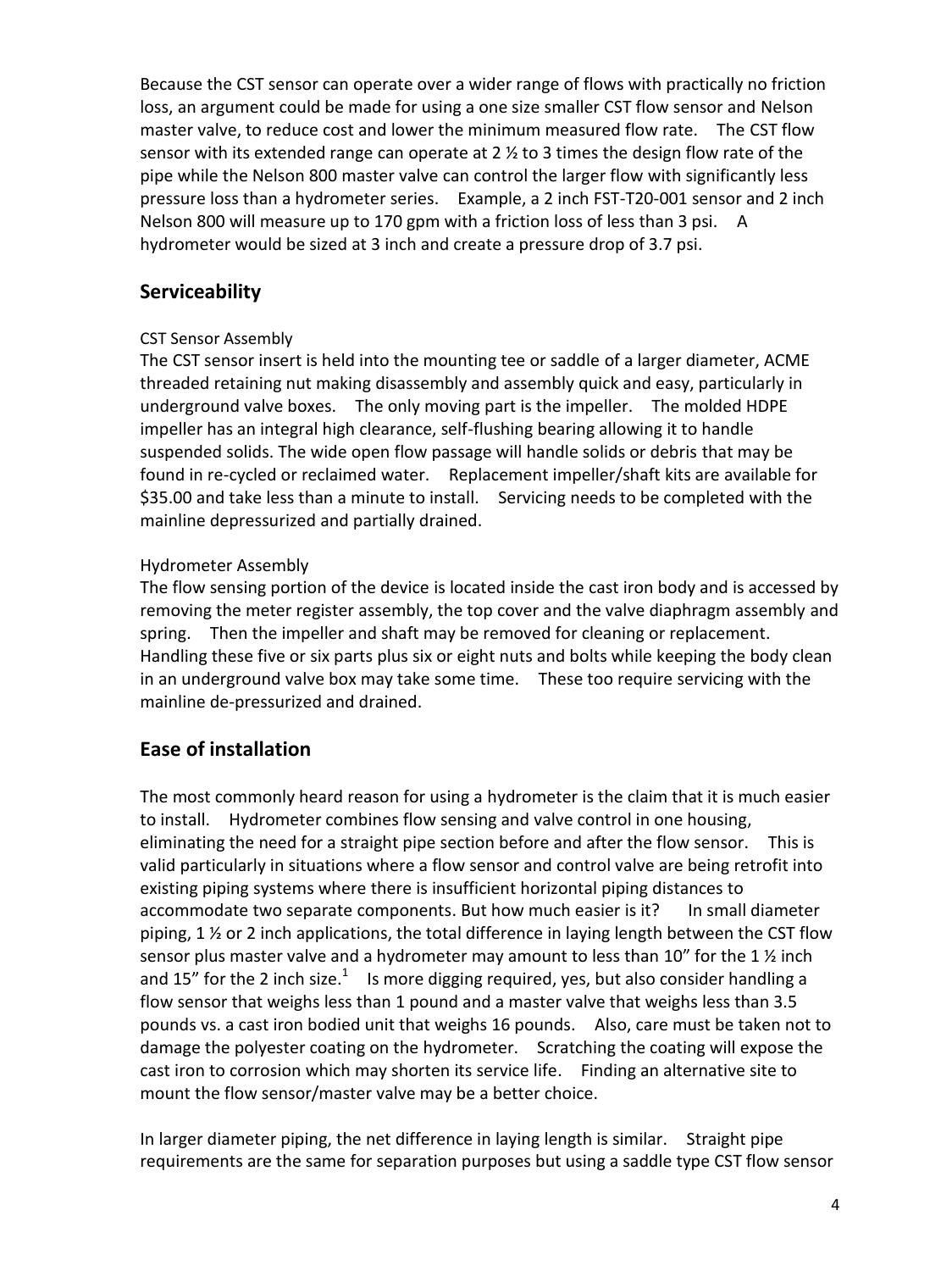means the installation is practically the same. In both cases, the installation will require cutting the pipe and adding companion flanges to connect the valve or hydrometer body to the pipe. The length of a 3 inch wafer style Nelson 800 series valve is 7 inches, making it 5 inches shorter than the 12 3/16 length of the Hydrometer flanged unit. The flow sensor, mounted 15 inches upstream of the valve only requires a single 1 ¾ inch hole be drilled in the pipe. Weight may also be an installation consideration. The CST saddle type sensor weighs less than 3 pounds and the Nelson 800 wafer valve weighs 7.3 pounds compared to 35 pounds for the hydrometer. Cost of shipping with ever-increasing cost of fuel is something commonly not considered but is a "hidden" cost not always considered when specifying product.

 $^1$  Dimensions calculated from published dimensions of sensors, valve and Hydrometer plus fittings and pipe nipples between flow sensor and master valves.

#### **Accuracy**

**It's important to note that "accuracy" may be stated in so many ways that it is often mis-interpreted or misunderstood. Often times more than just published figures must be taken into consideration to determine the best product to use.**

The accuracy of a [measurement](http://en.wikipedia.org/wiki/Measurement) system may be defined is the degree of closeness of measurements of a [quantity](http://en.wikipedia.org/wiki/Quantity) to that quantity's actual (true) [value.](http://en.wikipedia.org/wiki/Value_(mathematics)) However, accuracy is often stated with varying conditions to make the results in product specifications more favorable to the product being described.

Accuracy statements for flow measuring devices may compare the indicated or signaled quantities with the actual quantity as a percentage, but caution must be used to interpret the conditions attached to the number:

- Is it a percentage of rate of flow or volume?
- Is it stated as a percent of full scale or actual rate?
- Is it stated as plus or minus X% or just a percentage? Two such devices advertising accuracy of 2% could disagree by 4% and still be within the specification.
- Does the statement narrow the measurement range to "tighten" the percentage?

Both CST flow sensors and hydrometers are most commonly used in irrigation applications as rate of flow sensors to supply data to an irrigation controller capable of making logical control decisions based on that data. The controller receives the information from the flow sensing device as a stream of pulses or frequency.

Creative Sensor Technology does not publish it sensor accuracy. However, to establish our calibration constants, the K and Offset numbers used to convert our frequency output to a flow rate by the irrigation controller, we employ the services of NIST traceable calibration laboratories to collect data from multiple sensors over the full range of flow for each given size. The data is analyzed using linear regression techniques to produce conversion constants for each flow sensor size. Mathematically these numbers may be expressed by the equation GPM= (FREQ+Offset)/K. Individually, the frequency, produced by a flow sensor may be within  $+/- 1$  % of actual flow.

CST sensors are true "rate-of-flow" devices, measuring the speed of the water as it travels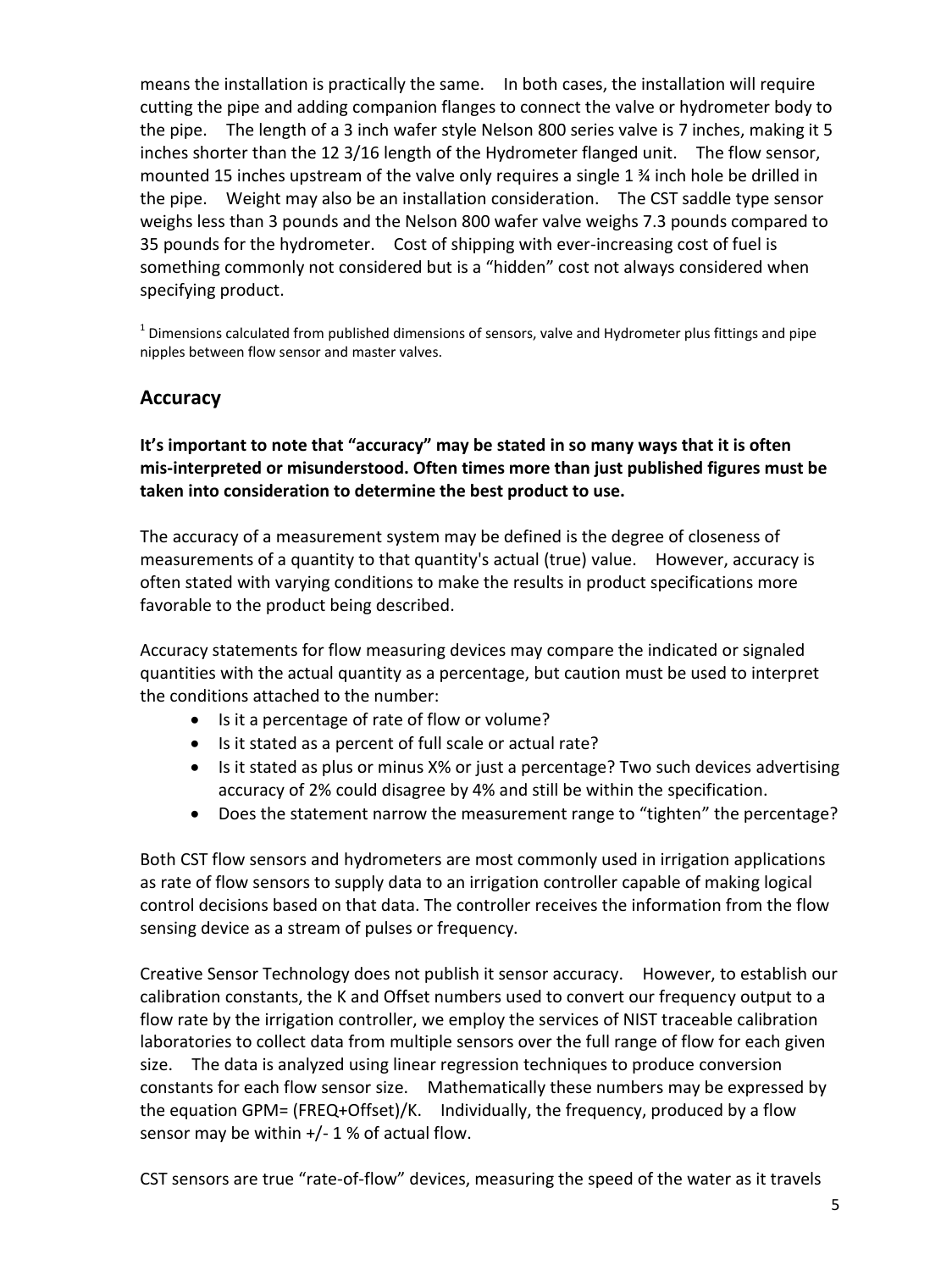through the pipe. They produce a frequency in the range of 2- 150 Hz (cycles per second) proportional to the velocity of the water. This frequency equals about 90 pulses per gallon for a 1  $\frac{1}{2}$  inch sensor. A hydrometer is actually a mechanical totalizer fitted with a switch output that closes every time the gear assembly makes one revolution, resulting in an output of 1 pulse per gallon for all meters up through 4 inch size.

How the firmware in the microprocessor in the irrigation controller processes that information may have more to do with overall accuracy than the flow sensing device. Consider the consequence of missing pulses at the beginning or ending of an irrigation cycle, or while the microprocessor in the controller is performing other functions.

In the case of the CST sensor, the missed pulse represents fractions of ounces while the Hydrometer pulse represents a gallon.

Furthermore, when measuring higher rates of flow, the CST sensor is still measuring velocity and producing a digital frequency within the same range. A hydrometer equipped with the reed switch maintains the same one-gallon value per pulse. At higher rates of operation, a mechanical reed switch may begin to float or bounce. Can a mechanical switch open and close faster than six times per second without adding or missing pulses as it would be required to do to measure 380 gpm with a four inch hydrometer?

# **Cost Comparison**

#### **The combined list prices for a CST flow sensor and commercial grade master valve is less than ½ the list price of a Netafim Hydrometer with reed switch output.<sup>2</sup>**

**2** Comparison of 2014 pricing of CST FSI-T20-001 flow sensor and 2" Hunter ICV-201G-FS master valve with Hydrometer LHM2TG1-MEL. Choosing another valve would not change the cost comparison.

#### **Summary**

#### **Compare the CST flow sensor and separate master valve vs. the Hydrometer**

- **1. CST/MV is available in a one inch size, Hydrometer is not.**
- **2. CST/MV has a much broader flow range for each size often allowing smaller sizes to be used.**
- **3. CST/MV has significantly lower friction loss improving performance and efficiency.**
- **4. CST/MV has separate components and is easier to service.**
- **5. CST/MV may not be harder to install when considering the size and weight of components.**
- **6. CST/MV has a frequency output signal that may result in higher overall system accuracy.**
- **7. CST/MV costs less than half the cost of the same size Hydrometer.**

This white paper is intended to provide fact vs. fiction and to dispel misnomers specific to this topic. As previously noted, unique site conditions, design considerations and personal design preferences may also interplay or over-ride a decision to consider CST flow sensors.